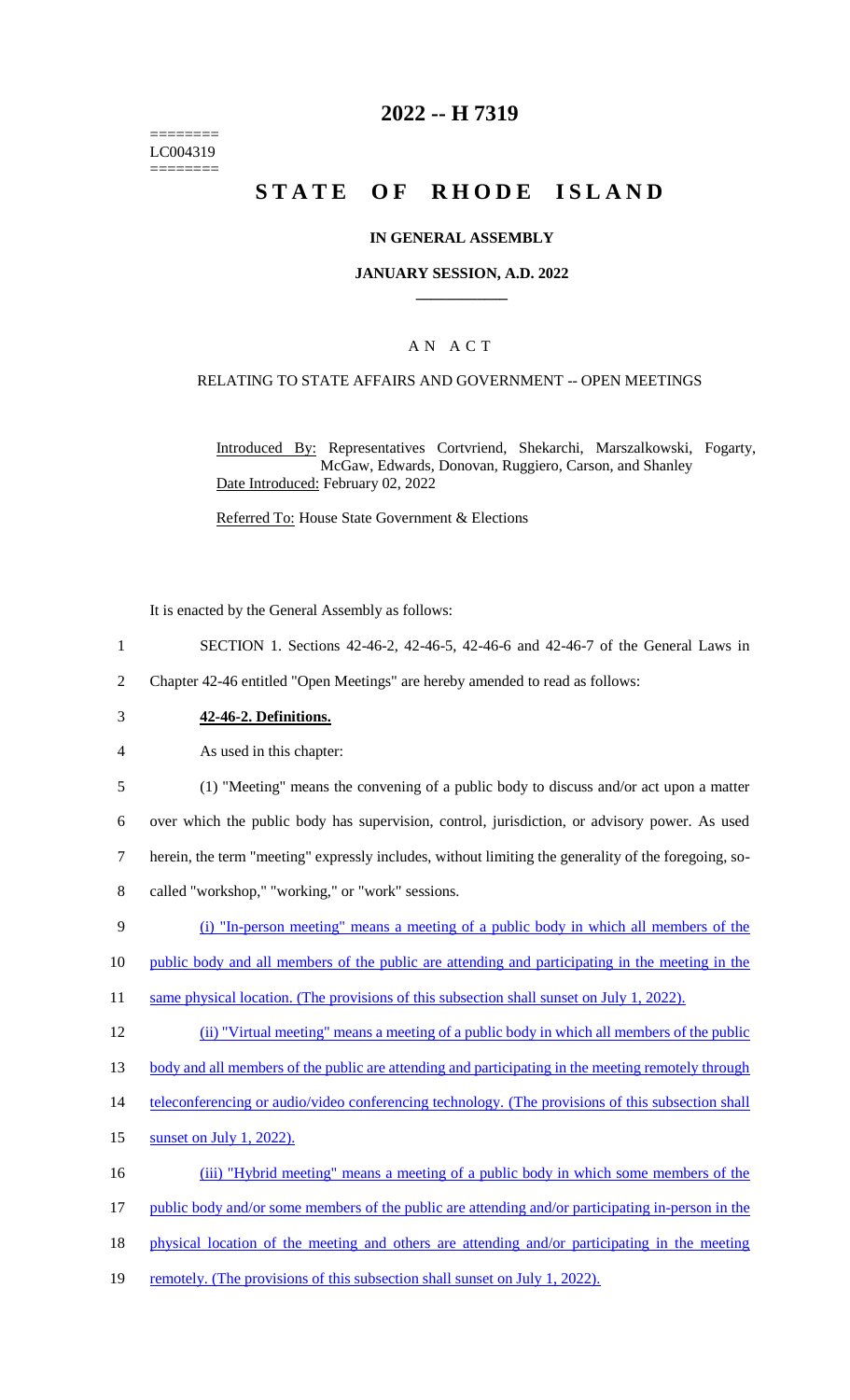(2) "Open call" means a public announcement by the chairperson of the committee that the meeting is going to be held in executive session and the chairperson must indicate which exception 3 of  $§$  42-46-5 is being involved.

 (3) "Open forum" means the designated portion of an open meeting, if any, on a properly posted notice reserved for citizens to address comments to a public body relating to matters affecting the public business.

 (4) "Prevailing plaintiff" includes those persons and entities deemed "prevailing parties" pursuant to 42 U.S.C. § 1988.

 (5) "Public body" means any department, agency, commission, committee, board, council, bureau, or authority, or any subdivision thereof, of state or municipal government or the board of directors of any library that funded at least twenty-five percent (25%) of its operational budget in the prior budget year with public funds, and shall include all authorities defined in § 42-35-1. For purposes of this section, any political party, organization, or unit thereof meeting or convening is not and should not be considered to be a public body; provided, however, that no such meeting shall be used to circumvent the requirements of this chapter.

 (6) "Quorum," unless otherwise defined by applicable law, means a simple majority of the membership of a public body.

 (7) "Remote public access" means measures that permit contemporaneous and effective 19 public access to the deliberations of the public body through a live transmission of a meeting over 20 the Internet, via teleconference or video conference, television, or other broadcast media that allows 21 the public to clearly follow the proceedings of the public body while those activities are occurring. 22 Remote public access shall be offered to the public without subscription, toll, or similar charge to the public to join the meeting. During a hybrid meeting or a virtual meeting, when public comment 24 or testimony is permitted by the public body or required by law, public bodies shall provide interactive access that includes the capability for members of the public to provide such comment 26 or testimony remotely through telephone, Internet or satellite-enabled audio or video conferencing, or any other similar technology. (The provisions of this subsection shall sunset on July 1, 2022).

 **42-46-5. Purposes for which meeting may be closed -- Use of electronic communications -- Judicial proceedings -- Disruptive conduct. Purposes for which meeting** 

- **may be closed.**
- (a) A public body may hold a meeting closed to the public pursuant to § 42-46-4 for one or more of the following purposes:
- (1) Any discussions of the job performance, character, or physical or mental health of a
- person or persons provided that the person or persons affected shall have been notified in advance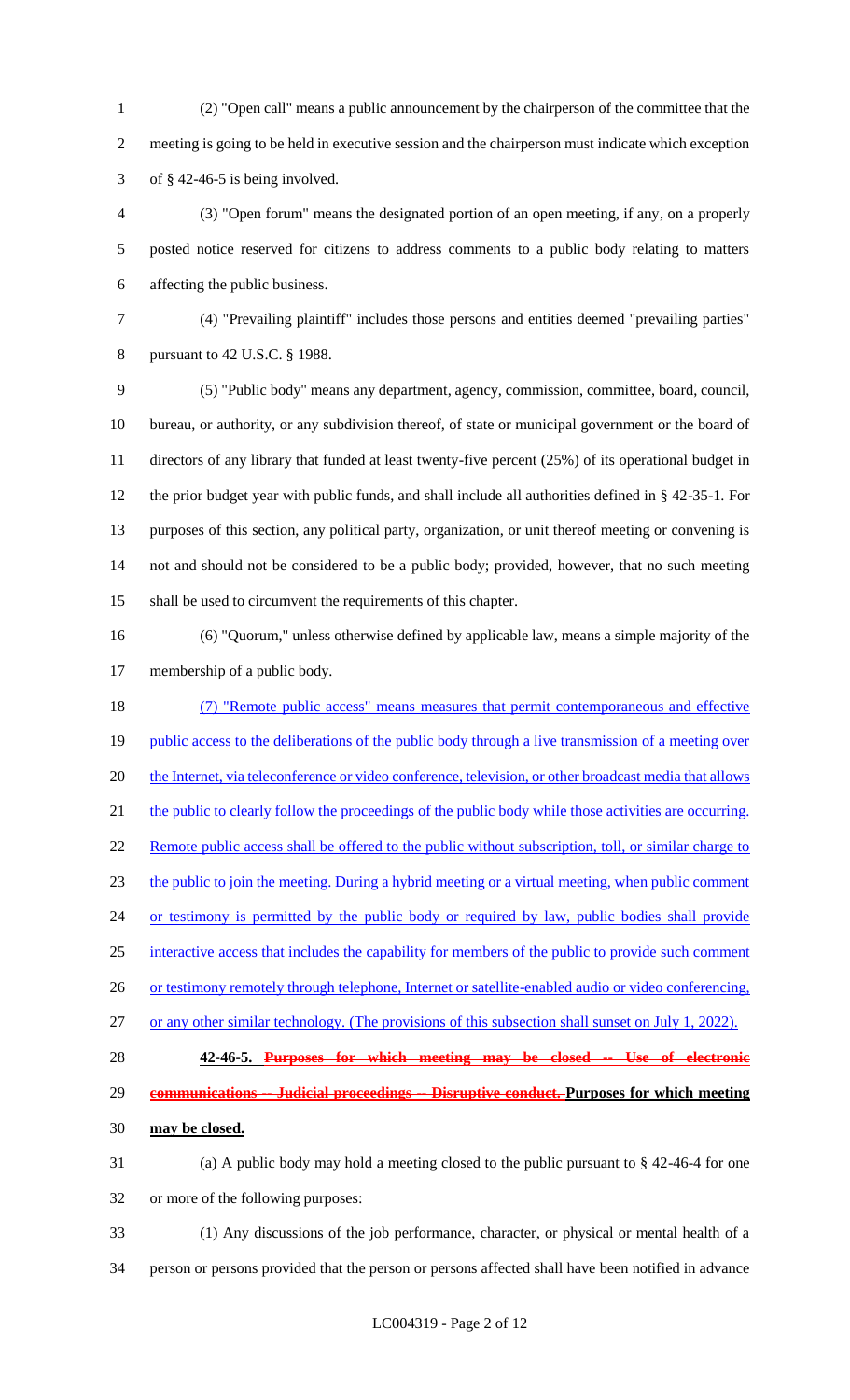in writing and advised that they may require that the discussion be held at an open meeting.

 Failure to provide notification shall render any action taken against the person or persons affected null and void. Before going into a closed meeting pursuant to this subsection, the public body shall state for the record that any persons to be discussed have been so notified and this statement shall be noted in the minutes of the meeting.

 (2) Sessions pertaining to collective bargaining or litigation, or work sessions pertaining to collective bargaining or litigation.

 (3) Discussion regarding the matter of security including, but not limited to, the deployment of security personnel or devices.

 (4) Any investigative proceedings regarding allegations of misconduct, either civil or criminal.

 (5) Any discussions or considerations related to the acquisition or lease of real property for public purposes, or of the disposition of publicly held property wherein advanced public information would be detrimental to the interest of the public.

 (6) Any discussions related to or concerning a prospective business or industry locating in the state of Rhode Island when an open meeting would have a detrimental effect on the interest of the public.

 (7) A matter related to the question of the investment of public funds where the premature disclosure would adversely affect the public interest. Public funds shall include any investment plan or matter related thereto, including, but not limited to, state lottery plans for new promotions.

 (8) Any executive sessions of a local school committee exclusively for the purposes: (i) Of 22 conducting student disciplinary hearings; or (ii) Of reviewing other matters that relate to the privacy of students and their records, including all hearings of the various juvenile hearing boards of any municipality; provided, however, that any affected student shall have been notified in advance in writing and advised that he or she may require that the discussion be held in an open meeting.

 Failure to provide notification shall render any action taken against the student or students affected null and void. Before going into a closed meeting pursuant to this subsection, the public body shall state for the record that any students to be discussed have been so notified and this statement shall be noted in the minutes of the meeting.

 (9) Any hearings on, or discussions of, a grievance filed pursuant to a collective bargaining agreement.

(10) Any discussion of the personal finances of a prospective donor to a library.

 (b) No meeting of members of a public body or use of electronic communication, including 34 telephonic communication and telephone conferencing, shall be used to circumvent the spirit or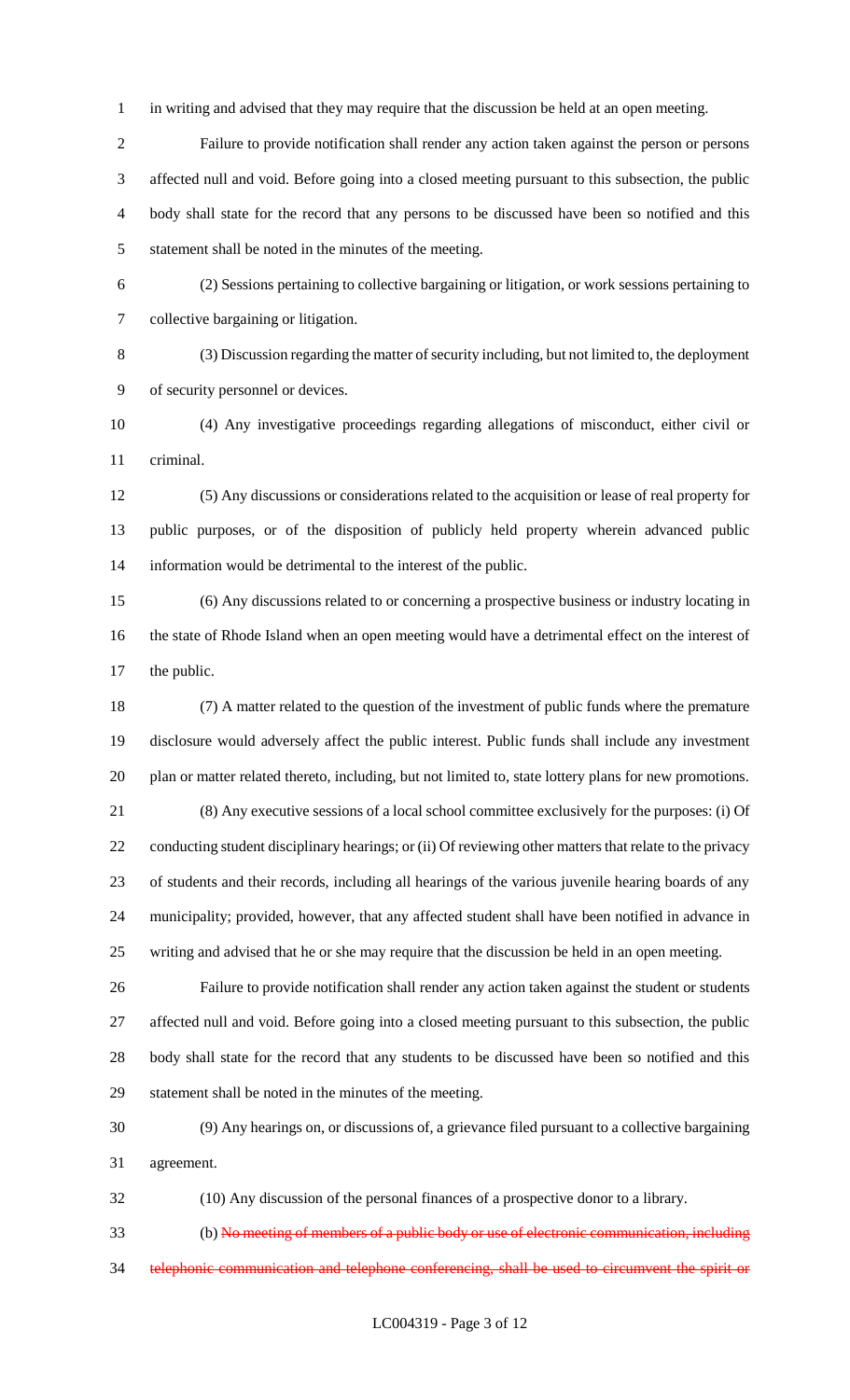| $\mathbf{1}$   | requirements of this chapter; provided, however, these meetings and discussions are not prohibited. |
|----------------|-----------------------------------------------------------------------------------------------------|
| $\overline{2}$ | (1) Provided, further however, that discussions of a public body via electronic                     |
| 3              | communication, including telephonic communication and telephone conferencing, shall be              |
| 4              | permitted only to schedule a meeting, except as provided in this subsection.                        |
| 5              | (2) Provided, further however, that a member of a public body may participate by use of             |
| 6              | electronic communication or telephone communication while on active duty in the armed services      |
| $\tau$         | of the United States.                                                                               |
| 8              | (3) Provided, further however, that a member of that public body, who has a disability as           |
| 9              | defined in chapter 87 of this title and:                                                            |
| 10             | (i) Cannot attend meetings of that public body solely by reason of the member's disability;         |
| 11             | and                                                                                                 |
| 12             | (ii) Cannot otherwise participate in the meeting without the use of electronic                      |
| 13             | communication or telephone communication as reasonable accommodation, may participate by use        |
| 14             | of electronic communication or telephone communication in accordance with the process below.        |
| 15             | (4) The governor's commission on disabilities is authorized and directed to:                        |
| 16             | (i) Establish rules and regulations for determining whether a member of a public body is            |
| 17             | not otherwise able to participate in meetings of that public body without the use of electronic     |
| 18             | communication or telephone communication as a reasonable accommodation due to that member's         |
| 19             | disability;                                                                                         |
| 20             | (ii) Grant a waiver that allows a member to participate by electronic communication or              |
| 21             | telephone communication only if the member's disability would prevent the member from being         |
| 22             | physically present at the meeting location, and the use of such communication is the only           |
| 23             | reasonable accommodation; and                                                                       |
| 24             | (iii) Any waiver decisions shall be a matter of public record.                                      |
| 25             | (5) The university of Rhode Island board of trustees members, established pursuant to $\S$          |
| 26             | 16-32-2, are authorized to participate remotely in open public meetings of the board if they are    |
| 27             | unable to be physically present at the meeting location; provided, however, that:                   |
| 28             | (i) The remote members and all persons present at the meeting location are clearly audible          |
| 29             | and visible to each other;                                                                          |
| 30             | (ii) A quorum of the body is physically present at the noticed meeting location;                    |
| 31             | (iii) If videoconferencing is used to conduct a meeting, the public notice for the meeting          |
| 32             | shall inform the public that videoconferencing will be used and include instructions on how the     |
| 33             | public can access the virtual meeting; and                                                          |
| 34             | (iv) The board shall adopt rules defining the requirements of remote participation including        |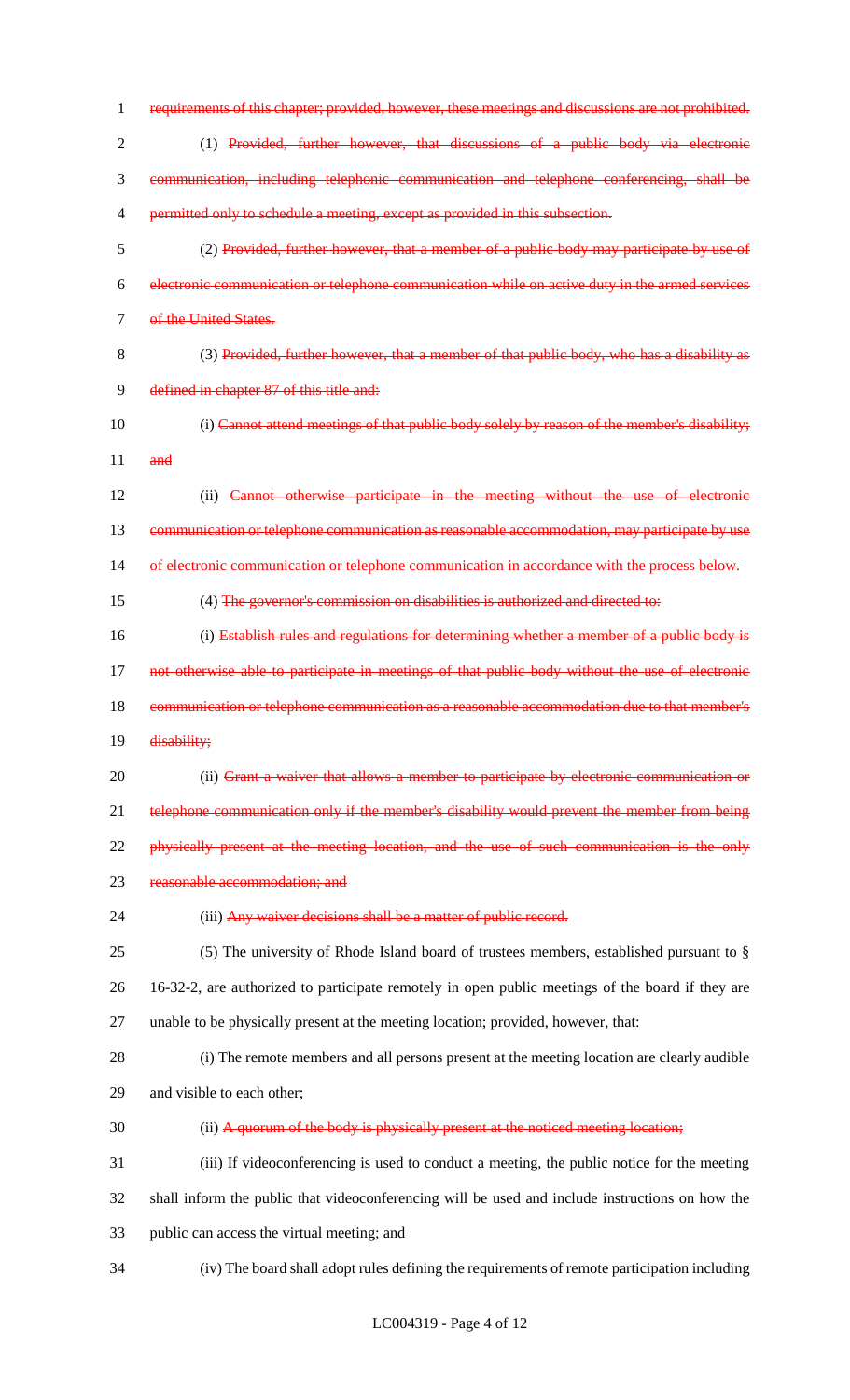its use for executive session, and the conditions by which a member is authorized to participate

remotely.

 (c) This chapter shall not apply to proceedings of the judicial branch of state government 4 or probate court or municipal court proceedings in any city or town.

 (d) This chapter shall not prohibit the removal of any person who willfully disrupts a meeting to the extent that orderly conduct of the meeting is seriously compromised. (The provisions of subsections (b), (b)(1), (b)(2), (b)(3), (b)(3)(i), (b)(3)(ii), (b)(4), (b)(4)(i), (b)(4)(ii), (b)(4)(iii), (c) and (d) of this section shall be restored on July 1, 2022).

**42-46-6. Notice.**

10 (a) Annual meeting calendar. All public bodies shall give written notice of their regularly scheduled meetings at the beginning of each calendar year. The notice shall include the dates, times, and places of the meetings and shall be provided to members of the public upon request and to the secretary of state at the beginning of each calendar year in accordance with subsection (f).

 (b) Public bodies shall give supplemental written public notice of any meeting within a minimum of forty-eight (48) hours, excluding weekends and state holidays in the count of hours, before the date. This notice shall include the date the notice was posted; the date, time, and place 17 of the meeting; information on how to attend the meeting by remote public access, if applicable; and a statement specifying the nature of the business to be discussed. Copies of the notice shall be maintained by the public body for a minimum of one year. Nothing contained herein shall prevent a public body, other than a school committee, from adding additional items to the agenda by majority vote of the members. School committees may, however, add items for informational purposes only, pursuant to a request, submitted in writing, by a member of the public during the public comment session of the school committee's meetings. Said informational items may not be voted upon unless they have been posted in accordance with the provisions of this section. Such additional items shall be for informational purposes only and may not be voted on except where necessary to address an unexpected occurrence that requires immediate action to protect the public or to refer the matter to an appropriate committee or to another body or official.

 (c) Written public notice shall include, but need not be limited to, posting a copy of the notice at the principal office of the public body holding the meeting, or if no principal office exists, at the building in which the meeting is to be held, and in at least one other prominent place within the governmental unit, and electronic filing of the notice with the secretary of state pursuant to subsection (f); however, nothing contained herein shall prevent a public body from holding an emergency meeting, upon an affirmative vote of the majority of the members of the body when the meeting is deemed necessary to address an unexpected occurrence that requires immediate action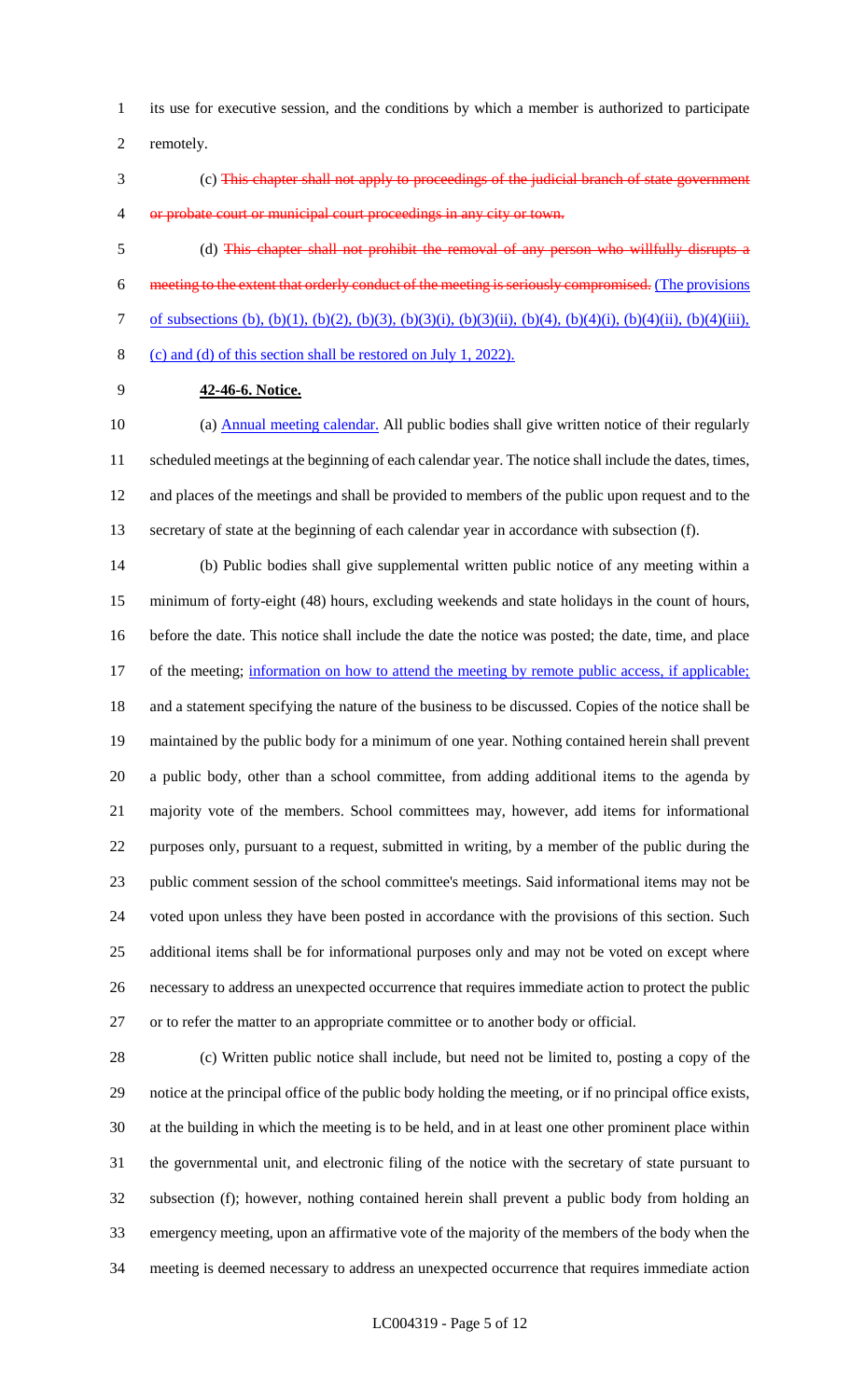to protect the public. If an emergency meeting is called, a meeting notice and agenda shall be posted as soon as practicable and shall be electronically filed with the secretary of state pursuant to subsection (f) and, upon meeting, the public body shall state for the record and minutes why the matter must be addressed in less than forty-eight (48) hours in accordance with subsection (b) of this section and only discuss the issue or issues that created the need for an emergency meeting. Nothing contained herein shall be used in the circumvention of the spirit and requirements of this chapter.

 (d) Nothing within this chapter shall prohibit any public body, or the members thereof, from responding to comments initiated by a member of the public during a properly noticed open forum even if the subject matter of a citizen's comments or discussions were not previously posted, provided such matters shall be for informational purposes only and may not be voted on except where necessary to address an unexpected occurrence that requires immediate action to protect the public or to refer the matter to an appropriate committee or to another body or official. Nothing contained in this chapter requires any public body to hold an open-forum session to entertain or respond to any topic nor does it prohibit any public body from limiting comment on any topic at such an open-forum session. No public body, or the members thereof, may use this section to circumvent the spirit or requirements of this chapter.

 (e) A school committee may add agenda items not appearing in the published notice required by this section under the following conditions:

 (1) The revised agenda is electronically filed with the secretary of state pursuant to subsection (f), and is posted on the school district's website and the two (2) public locations required by this section at least forty-eight (48) hours in advance of the meeting in accordance with subsection (b) of this section;

 (2) The new agenda items were unexpected and could not have been added in time for newspaper publication;

 (3) Upon meeting, the public body states for the record and minutes why the agenda items could not have been added in time for newspaper publication and need to be addressed at the meeting;

 (4) A formal process is available to provide timely notice of the revised agenda to any person who has requested that notice, and the school district has taken reasonable steps to make the public aware of this process; and

 (5) The published notice shall include a statement that any changes in the agenda will be posted on the school district's website and the two (2) public locations required by this section and will be electronically filed with the secretary of state at least forty-eight (48) hours in advance of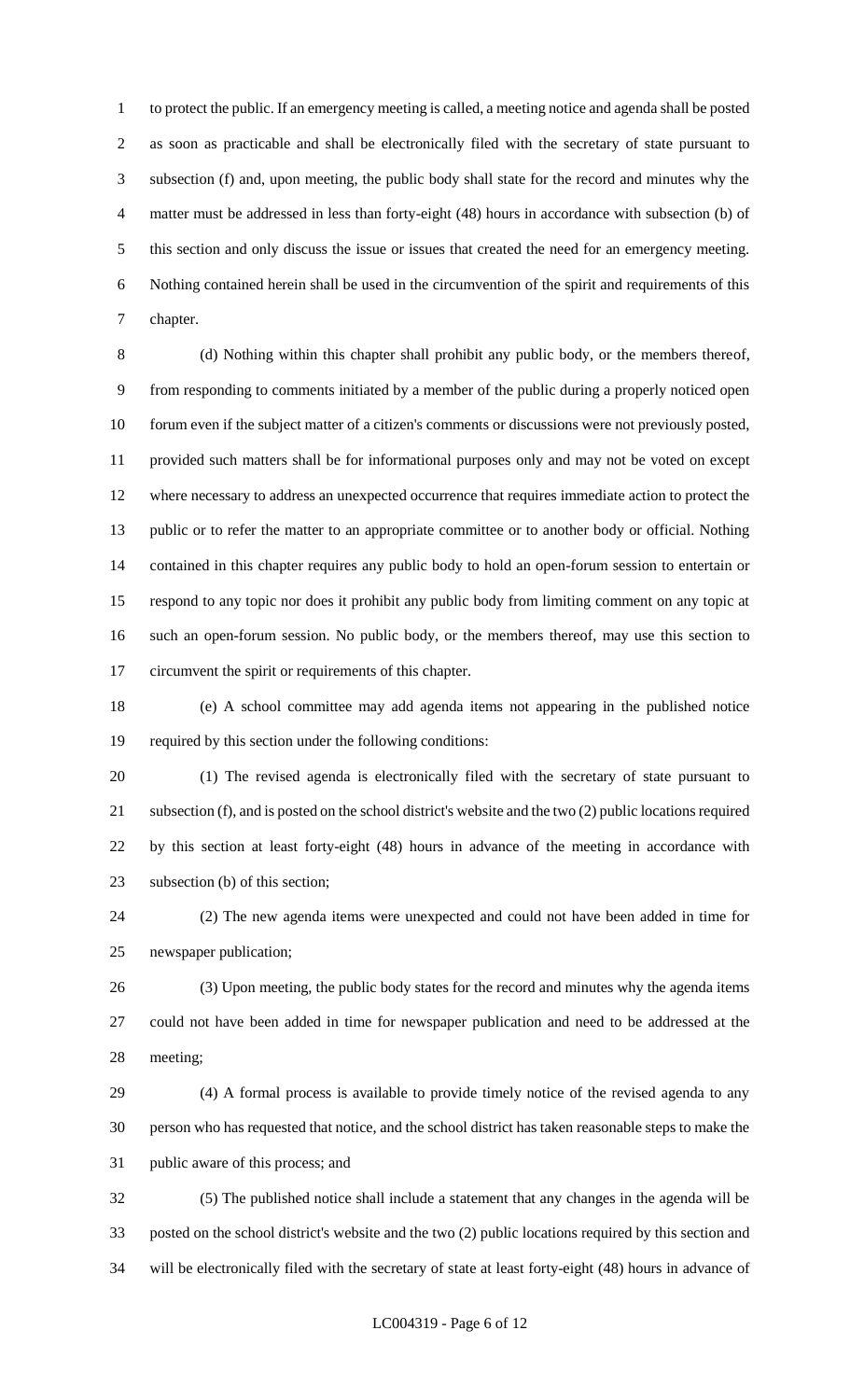- the meeting in accordance with subsection (b) of this section.
- (f) All notices required by this section to be filed with the secretary of state shall be electronically transmitted to the secretary of state in accordance with rules and regulations that shall be promulgated by the secretary of state. This requirement of the electronic transmission and filing of notices with the secretary of state shall take effect one year after this subsection takes effect.
- 
- (g) If a public body fails to transmit notices in accordance with this section, then any 7 aggrieved person may file a complaint with the attorney general in accordance with § 42-46-8. (The amendments to this section shall sunset on July 1, 2022).
- **42-46-7. Minutes.**
- (a) All public bodies shall keep written minutes of all their meetings. The minutes shall include, but need not be limited to:
- (1) The date, time, and place of the meeting;
- 13 (2) The members of the public body recorded as either present or absent, and for all 14 members of the public body who are present, record whether attendance is in person or through
- 15 teleconferencing or audio/video conferencing technology;
- (3) If held as a virtual meeting or hybrid meeting, indicate how remote public access was
- provided;
- 18  $(3)(4)$  A record by individual members of any vote taken; and
- 19  $\left(4\right)\left(5\right)$  Any other information relevant to the business of the public body that any member of the public body requests be included or reflected in the minutes.
- (b)(1) A record of all votes taken at all meetings of public bodies, listing how each member voted on each issue, shall be a public record and shall be available to the public at the office of the public body within two (2) weeks of the date of the vote. The minutes shall be public records and unofficial minutes shall be available to the public at the office of the public body within thirty-five (35) days of the meeting or at the next regularly scheduled meeting, whichever is earlier, except where the disclosure would be inconsistent with §§ 42-46-4 and 42-46-5 or where the public body by majority vote extends the time period for the filing of the minutes and publicly states the reason.
- (2) In addition to the provisions of subsection (b)(1), all volunteer fire companies, associations, fire district companies, or any other organization currently engaged in the mission of extinguishing fires and preventing fire hazards, whether it is incorporated or not, and whether it is a paid department or not, shall post unofficial minutes of their meetings within twenty-one (21) days of the meeting, but not later than seven (7) days prior to the next regularly scheduled meeting, whichever is earlier, on the secretary of state's website. Except for discussions related to finances, the provisions of this subsection shall not apply to a volunteer fire company if the matters of the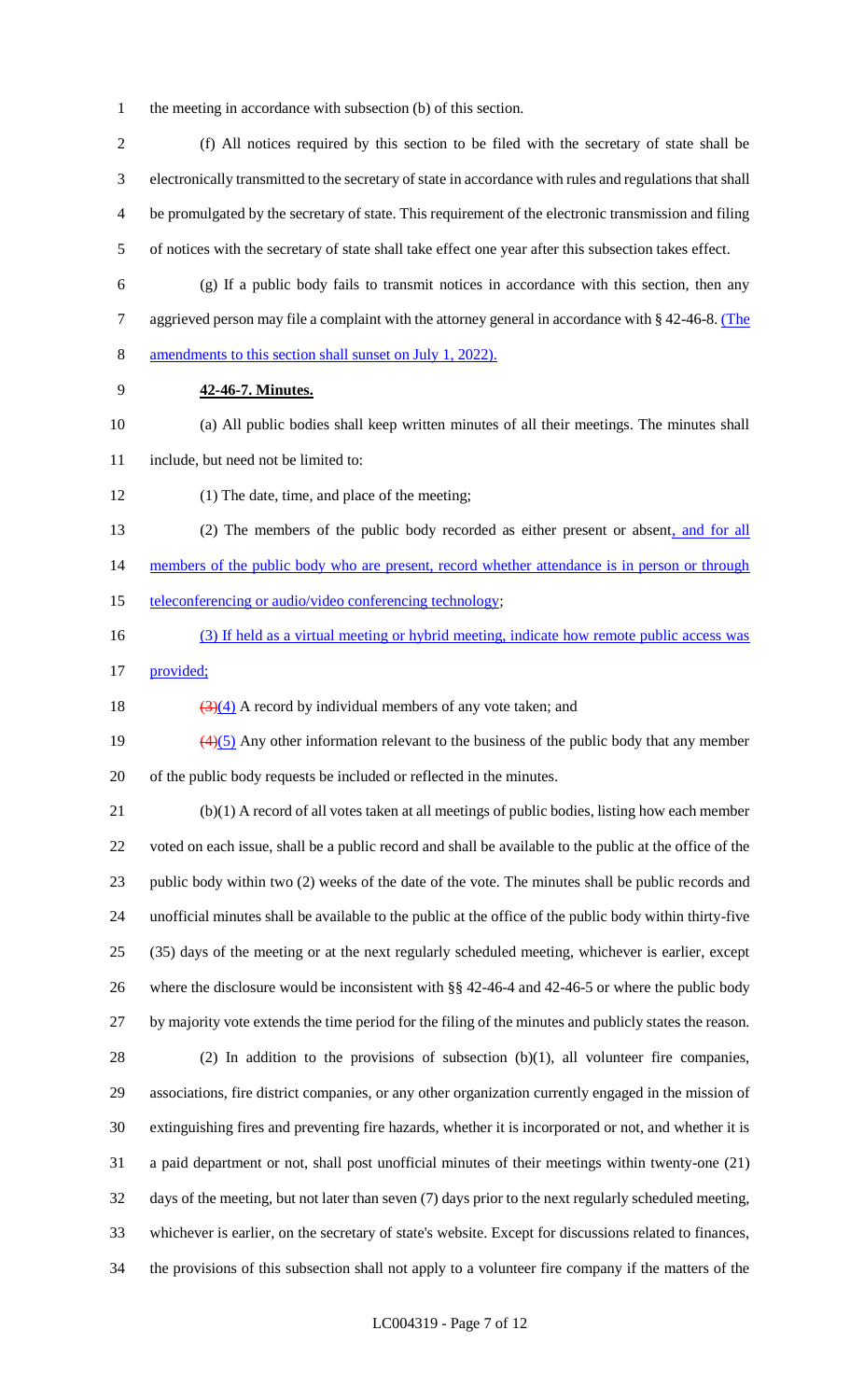volunteer fire company are under the supervision, control, or jurisdiction of another public body.

 (c) The minutes of a closed session shall be made available at the next regularly scheduled meeting unless the majority of the body votes to keep the minutes closed pursuant to §§ 42-46-4 and 42-46-5.

 (d) All public bodies shall keep official and/or approved minutes of all meetings of the body and shall file a copy of the minutes of all open meetings with the secretary of state for inspection by the public within thirty-five (35) days of the meeting; provided that this subsection shall not apply to public bodies whose responsibilities are solely advisory in nature.

 (e) All minutes and unofficial minutes required by this section to be filed with the secretary of state shall be electronically transmitted to the secretary of state in accordance with rules and regulations that shall be promulgated by the secretary of state. If a public body fails to transmit minutes or unofficial minutes in accordance with this subsection, then any aggrieved person may 13 file a complaint with the attorney general in accordance with § 42-46-8. (The amendments to this section shall sunset on July 1, 2022, and the language in effect on January 1, 2022, shall be 15 restored.)

 SECTION 2. Chapter 42-46 of the General Laws entitled "Open Meetings" is hereby amended by adding thereto the following sections:

**42-46-15. Virtual participation in meetings by members of the public body (Effective** 

### **until July 1, 2022).**

Members of public bodies may participate in meetings subject to this chapter by remote

21 interactive means through telephone or audio/video conferencing, or similar technology, and such

- 22 members shall be included in the quorum. Public bodies shall not deny a member of the public
- body who is on active duty in the military or who has a disability as defined in chapter 87 of title
- 24 42 the ability to participate remotely in a meeting.
- **42-46-16. Public access requirements for meetings of public bodies (Effective until July 1, 2022).**
- (a) There shall be three (3) types of meetings, as defined in § 42-46-2: in-person meetings,
- 28 virtual meetings and hybrid meetings. Public bodies may hold meetings subject to this chapter as
- 29 any of the three (3) types, subject to the limitations set forth in this section.
- (b) A meeting or portion of a meeting which is held in closed executive session pursuant
- to §§ 42-46-4 and 42-46-5 may be held as any of the three (3) types of meetings, without providing
- any public access.
- (c) For all virtual meetings and hybrid meetings, public bodies shall provide remote public access as defined in § 42-46-2.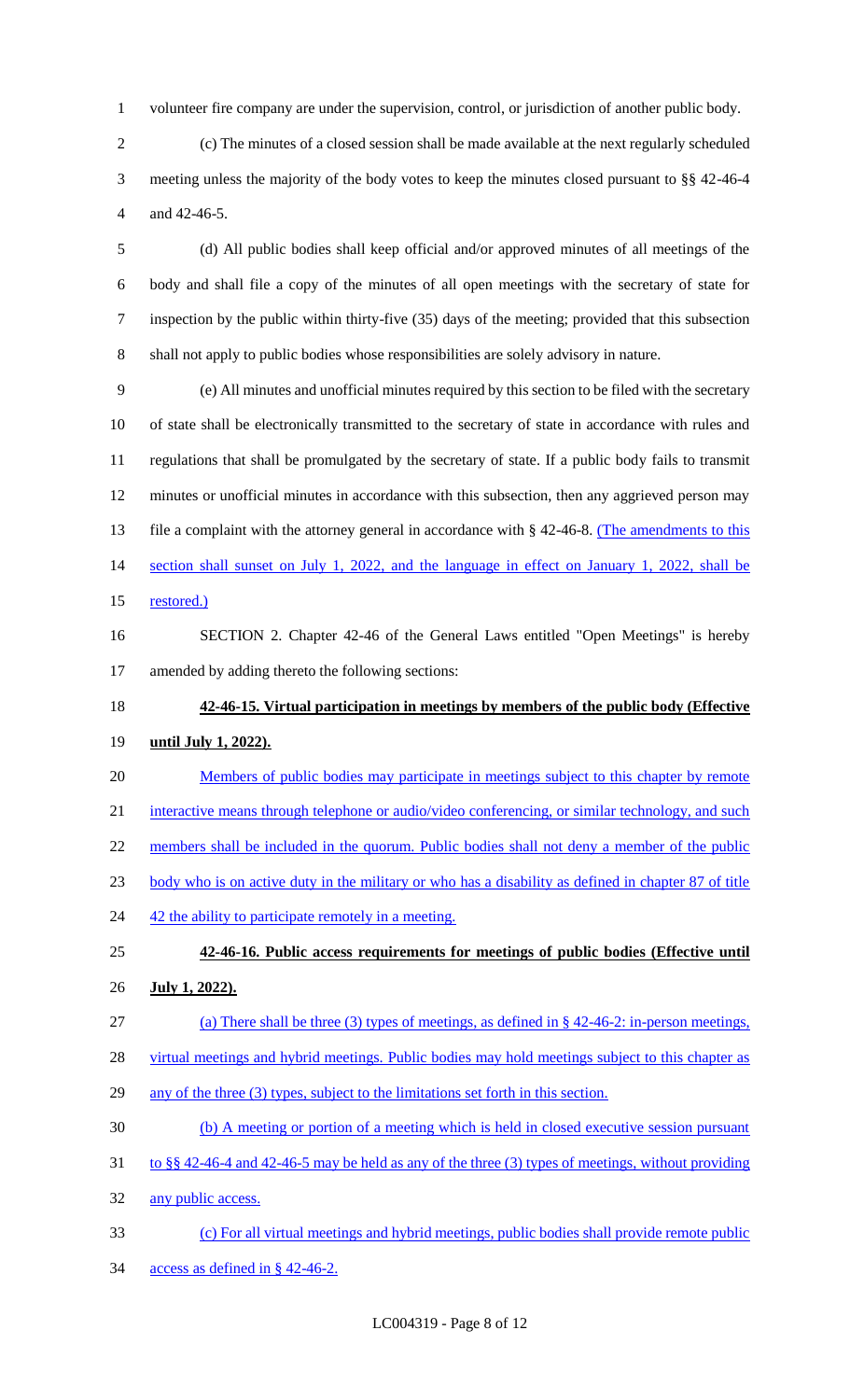(d) Until a time period of six (6) months after the effective date of this act, public bodies 2 may hold meetings as any one of the three (3) types of meetings defined in § 42-46-2 except as follows: (1) All city and town councils, all elected and appointed school boards and school 5 committees, all zoning boards, all planning boards, and all quasi-public boards, agencies and corporations (as defined in § 42-155-3 and provided for in the findings in § 42-155-2) shall not have an exclusively in-person meeting. The open meetings of such public bodies shall be either a hybrid meeting or a virtual meeting; however, unless holding a public hearing, these public bodies may hold in-person meetings without remote public access for site visits, zoning and planning 10 workshops, and in-person meetings of subdivisions of these bodies. (2) All other public bodies may continue to hold meetings as any one of the three (3) types of meetings defined in § 42-46-2. (e) Nothing herein alters the provisions of § 42-46-6(d) such that this chapter does not grant 14 the right of public comment to any member of the public where not otherwise provided by statute, 15 regulation, charter, ordinance, or bylaw. 16 (f) If any member of the public body participates in an open meeting in person, the public 17 body must allow members of the public to attend the meeting in person and permit such attendees 18 to participate when public comment or testimony is permitted by the public body or required by 19 <u>law.</u> **42-46-17. Requirements for access to documents presented or used in open meetings of public bodies (Effective until July 1, 2022).**  For all open meetings of city and town councils, elected and appointed school boards and school committees, zoning boards, planning boards, and quasi-public boards, agencies and corporations (as defined in § 42-155-3 and provided for in the findings in § 42-155-2): the public body shall make accessible to the public all documents to be reviewed, discussed, considered and/or 26 voted on at an open meeting that are in its possession by the time the agenda must be posted under 27 § 42-46-6(b). Such documents must be accessible to the public on the Internet by the time the open meeting starts. **42-46-18. Guidelines for hybrid and virtual open meetings for all public bodies (Effective until July 1, 2022).**  (a) For hybrid meetings, the public body shall announce the names of any members of the 32 public body participating remotely. (b) During a meeting for which only audio is being provided as the means of remote public access, public body members should be identified contemporaneous with making their remarks to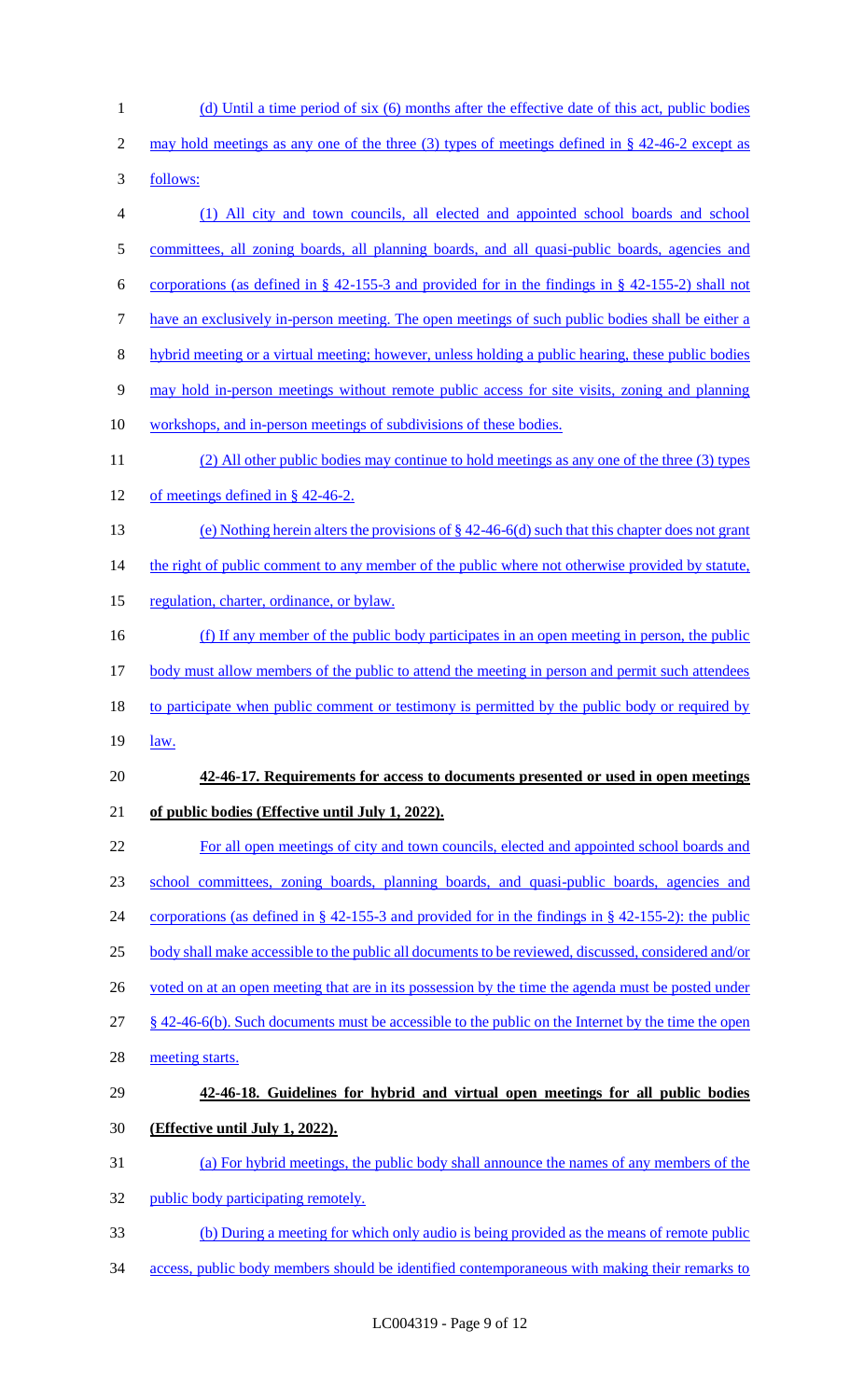1 ensure a clear record of the proceedings.

| $\overline{2}$ | (c) The public body shall halt the meeting if it becomes aware that the public's ability to                          |
|----------------|----------------------------------------------------------------------------------------------------------------------|
| 3              | access the meeting through remote public access has been severely impeded, including but not                         |
| 4              | limited to widespread power failures or widespread internet outages.                                                 |
| 5              | (d) The public body shall take all votes in a manner that all attendees, including those with                        |
| 6              | only audio remote public access, can clearly identify how each member voted consistent with § 42-                    |
| 7              | $46-7(b)(1)$ .                                                                                                       |
| 8              | (e) The public body shall record any open meeting held as a virtual meeting or hybrid                                |
| 9              | meeting. The public body shall maintain a copy or access to a copy of the recording for at least two                 |
| 10             | hundred (200) days from the date of the approval by the public body of the minutes for such                          |
| 11             | meeting, and the public body shall provide access to open meeting recordings either by posting on                    |
| 12             | the Internet or by request in accordance with chapter 2 of title 38 ("access to public record").                     |
| 13             | 42-46-19. Use of electronic communications by and between members of public bodies                                   |
| 14             | (Effective until July 1, 2022).                                                                                      |
| 15             | The use of electronic communication, including telephonic, text, email, facsimile,                                   |
| 16             | <u>teleconferencing, videoconferencing, instant messaging, social networking/media, or similar means</u>             |
| 17             | of communications shall not be used by any member of a public body to circumvent the spirit or                       |
| 18             | requirement of this chapter; provided, that electronic communication may be used to:                                 |
| 19             | (1) Participate in a meeting by virtual means as may be permitted by this chapter; and                               |
| 20             | (2) Schedule a meeting or determine the availability of members of a public body for the                             |
| 21             | purpose of conducting a meeting under this chapter.                                                                  |
| 22             | 42-46-20. Exclusion of judiciary (Effective until July 1, 2022).                                                     |
| 23             | This chapter shall not apply to proceedings of the judicial branch of state government or                            |
| 24             | probate court or municipal court proceedings in any city or town.                                                    |
| 25             | 42-46-21. Disruptive conduct (Effective until July 1, 2022).                                                         |
| 26             | This chapter shall not prohibit the removal of any person who willfully disrupts a meeting                           |
| 27             | to the extent that orderly conduct of the meeting is seriously compromised.                                          |
| 28             | 42-46-22. Sunset.                                                                                                    |
| 29             | The amendments to § 42-46-2, subsections 42-46-5(b), (b)(1), (b)(2), (b)(3), (b)(3)(i),                              |
| 30             | $(b)(3)(ii)$ , $(b)(4)$ , $(b)(4)(i)$ , $(b)(4)(ii)$ , $(b)(4)(iii)$ , (c) and (d), and §§ 42-46-6 and 42-46-7 shall |
| 31             | <u>remain effective until July 1, 2022, and as of that date shall become inoperative. Effective July 1,</u>          |
| 32             | 2022, the language of § 42-46-2, subsections 42-46-5(b), (b)(1), (b)(2), (b)(3), (b)(3)(i), (b)(3)(ii),              |
| 33             | $(b)(4)$ , $(b)(4)(i)$ , $(b)(4)(ii)$ , $(b)(4)(iii)$ , (c) and (d), and §§ 42-46-6 and 42-46-7 shall be restored to |
| 34             | the language in effect on January 1, 2022. Effective July 1, 2022, the language of $\S$ 42-46-5(b)(5)(ii)            |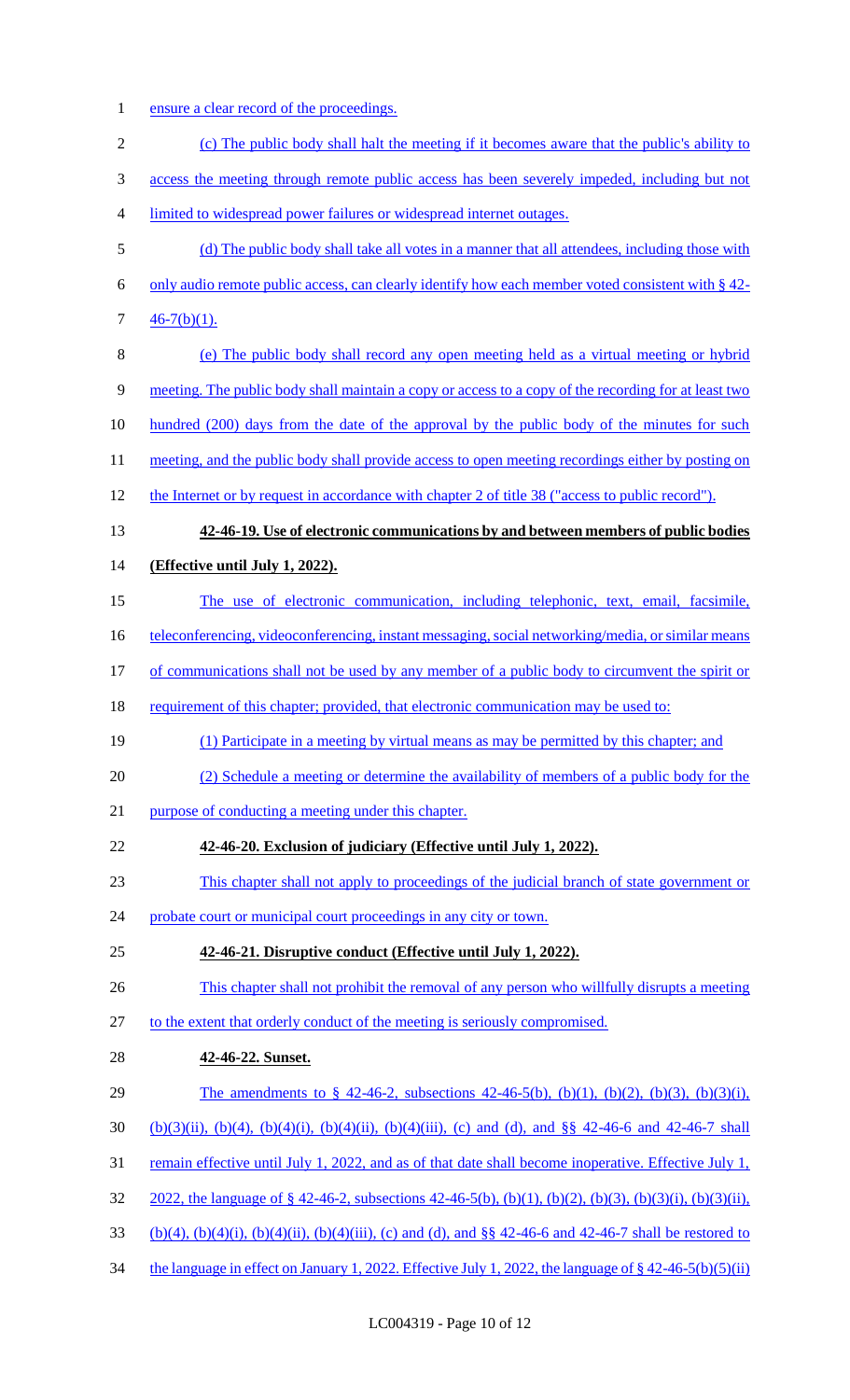- 1 shall remain in effect and shall not be restored to the language in effect on January 1, 2022. The
- 2 provisions and requirements of §§ 42-46-15 through 42-46-21 shall expire on July 1, 2022.
- 3 SECTION 3. This act shall take effect upon passage.

 $=$ LC004319 ========